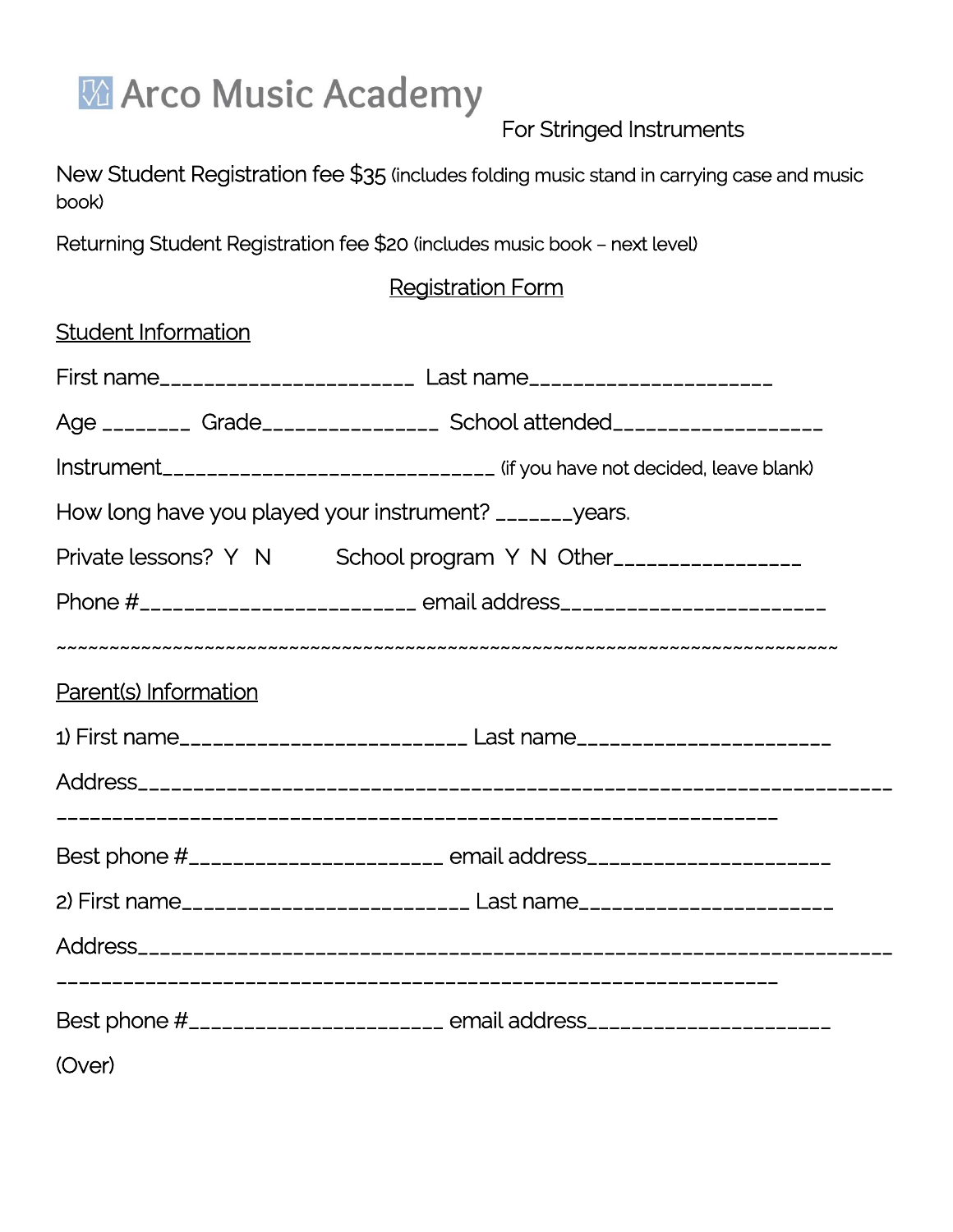Page 2

Emergency contact other than parents (name, phone #, relationship)

\_\_\_\_\_\_\_\_\_\_\_\_\_\_\_\_\_\_\_\_\_\_\_\_\_\_\_\_\_\_\_\_\_\_\_\_\_\_\_\_\_\_\_\_\_\_\_\_\_\_\_\_\_\_\_\_\_\_\_\_\_\_

Who will be responsible for picking up your child after class?

\_\_\_\_\_\_\_\_\_\_\_\_\_\_\_\_\_\_\_\_\_\_\_\_\_\_\_\_\_\_\_\_\_\_\_\_\_\_\_\_\_\_\_\_\_\_\_\_\_\_\_\_\_\_\_\_\_\_\_\_\_\_\_\_\_

(Students who are not picked up within 15 minutes of the end of class will be charged for a lesson from their prepaid package. This policy is not negotiable.)

~~~~~~~~~~~~~~~~~~~~~~~~~~~~~~~~~~~~~~~~~~~~~~~~~~~~~~~~~~~~~~~~~~~~~~~~~

Is there anything you would like me to know about your child's learning style?

\_\_\_\_\_\_\_\_\_\_\_\_\_\_\_\_\_\_\_\_\_\_\_\_\_\_\_\_\_\_\_\_\_\_\_\_\_\_\_\_\_\_\_\_\_\_\_\_\_\_\_\_\_\_\_\_\_\_\_\_\_\_\_\_\_\_\_\_

Are there any medical issues I should be aware of?

\_\_\_\_\_\_\_\_\_\_\_\_\_\_\_\_\_\_\_\_\_\_\_\_\_\_\_\_\_\_\_\_\_\_\_\_\_\_\_\_\_\_\_\_\_\_\_\_\_\_\_\_\_\_\_\_\_\_\_\_\_\_\_\_\_\_\_\_

My I contact your child on his/her cell phone (text or call)? Please write yes or no and initial.\_\_\_\_\_\_\_\_\_\_\_\_\_\_\_\_\_\_\_\_\_\_\_\_\_\_\_\_\_\_\_\_\_\_\_\_\_

May I put your child's photograph on the Arco Music Academy website?

\_\_\_\_\_\_\_\_\_\_\_\_\_\_\_\_\_\_\_\_\_\_\_\_\_\_\_\_ Please write yes or no and initial.

Is there anyone who should NOT be allowed to pick up your child?\_\_\_\_\_\_\_\_\_\_\_\_\_\_\_\_\_\_\_\_\_\_\_\_\_\_\_\_\_\_\_\_\_\_

If your child will be going home with someone other than the parties indicated on this form, please send a note, and I will check identification of the person picking up your child. Please be sure your child lets me know. \_\_\_\_\_\_\_\_\_\_\_\_\_\_\_\_please intial.

Thank you for filling out this form completely. Safety first, fun second!

Please read and sign the Policies and Expectations form on the following page.

(continued)